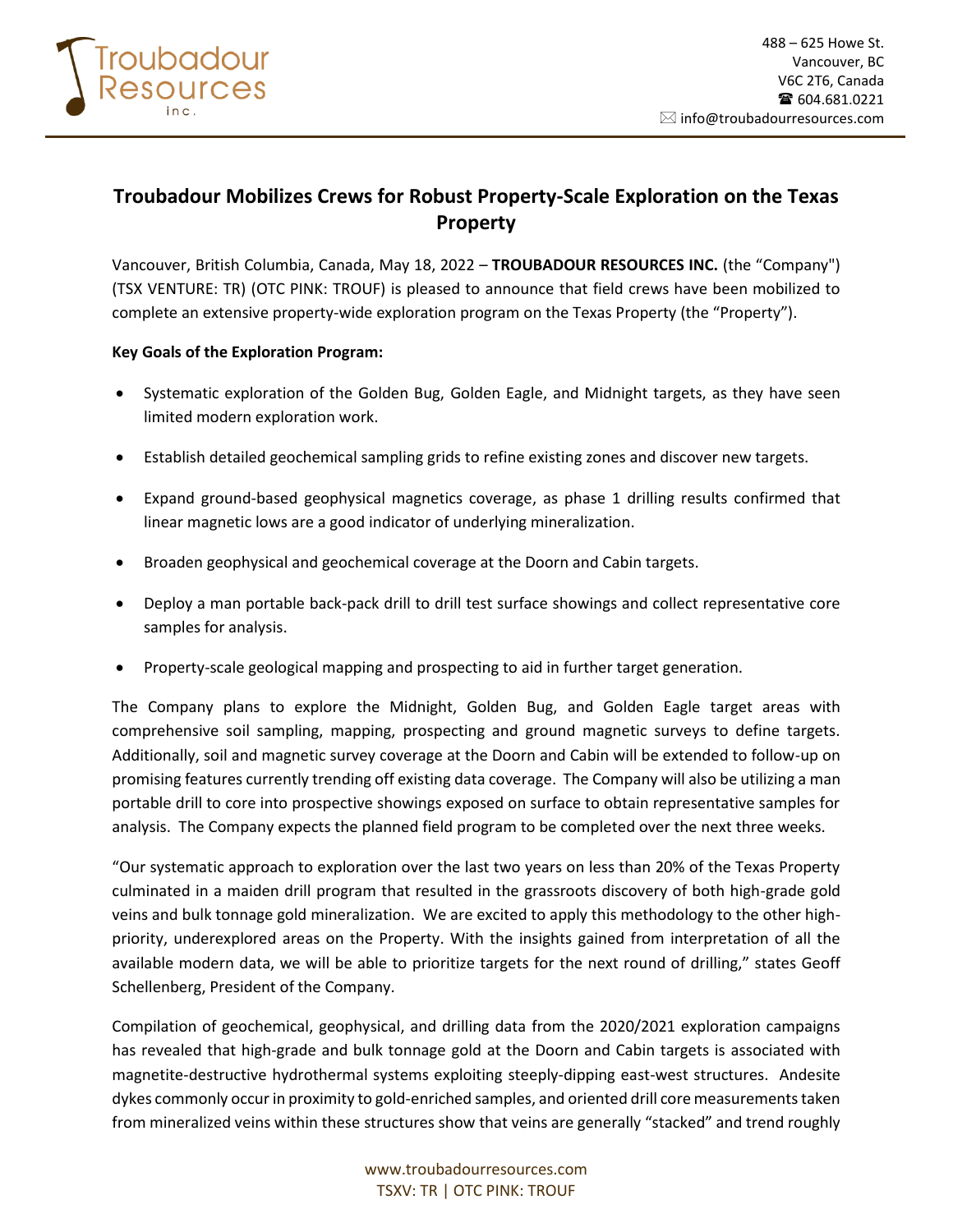north-south. Anomalous gold values in soil and rock samples correlate well with elevated silver, copper and lead values.

Patrick McLaughlin, P. Geo., a Qualified Person as defined by NI 43-101, has verified the exploration data disclosed, including sampling, analytical and test data contained in the written disclosure, and has reviewed and approved the contents of this news release.

### **Financing**

The Company has arranged a private placement of 335,000 flow-through units at \$0.18/unit for total net proceeds of \$60,300 with each Unit consisting of one flow-through common share and one-half of one common share purchase warrants. Each whole warrant is exercisable into one common share at a price of \$0.25/share for a period of two years. In addition, the Company has arranged the placement of 2.5 million non-flow through units at \$0.11/unit for net proceeds of \$275,000. Each unit consists of one common share plus one common share purchase warrant exercisable into one common share at a price of \$0.25/share for a period of two years. A finders fee maybe paid with respect to the placement.

### **AGM Results**

The Company is pleased to announce that all motions put forth at the Company's AGM held on April 28, 2022 passed with a minimum of 89.19% support.

## **About Troubadour**

**TROUBADOUR RESOURCES INC. [\(TSX.V: TR\)](https://www.stockwatch.com/Quote/Detail.aspx?symbol=TR®ion=C) (OTC [PINK: TROUF\)](https://ca.finance.yahoo.com/quote/TROUF?p=TROUF&.tsrc=fin-srch=TROUF)** is a public Canadian mining exploration company focused on copper and gold in British Columbia, Canada. The Company is managed by an experienced team consisting of youthful and seasoned professionals with proven track records as mine finders. The newly acquired Texas gold property diversifies the Company's commodity focus and compliments Troubadour's Amarillo copper project located 10 km south of the past-producing Brenda Mine in southern BC and 35 km east of Kodiak Copper's MPD discovery.

## **For further information please contact:**

Troubadour Resources Inc. 625 Howe Street, Suite 488 Vancouver, BC V6C 2T6 Geoff Schellenberg, President Office: (604) 681-0221 [geoff@troubadourresources.com](mailto:geoff@troubadourresources.com)

#### **Forward Looking Information**

*Except for historical information contained herein, this news release contains forward-looking statements that involve risks and uncertainties. Actual results may differ materially. Except as required pursuant to applicable securities laws, the Company will not update these forward-looking statements to reflect events or circumstances* 

> www.troubadourresources.com TSXV: TR | OTC PINK: TROUF